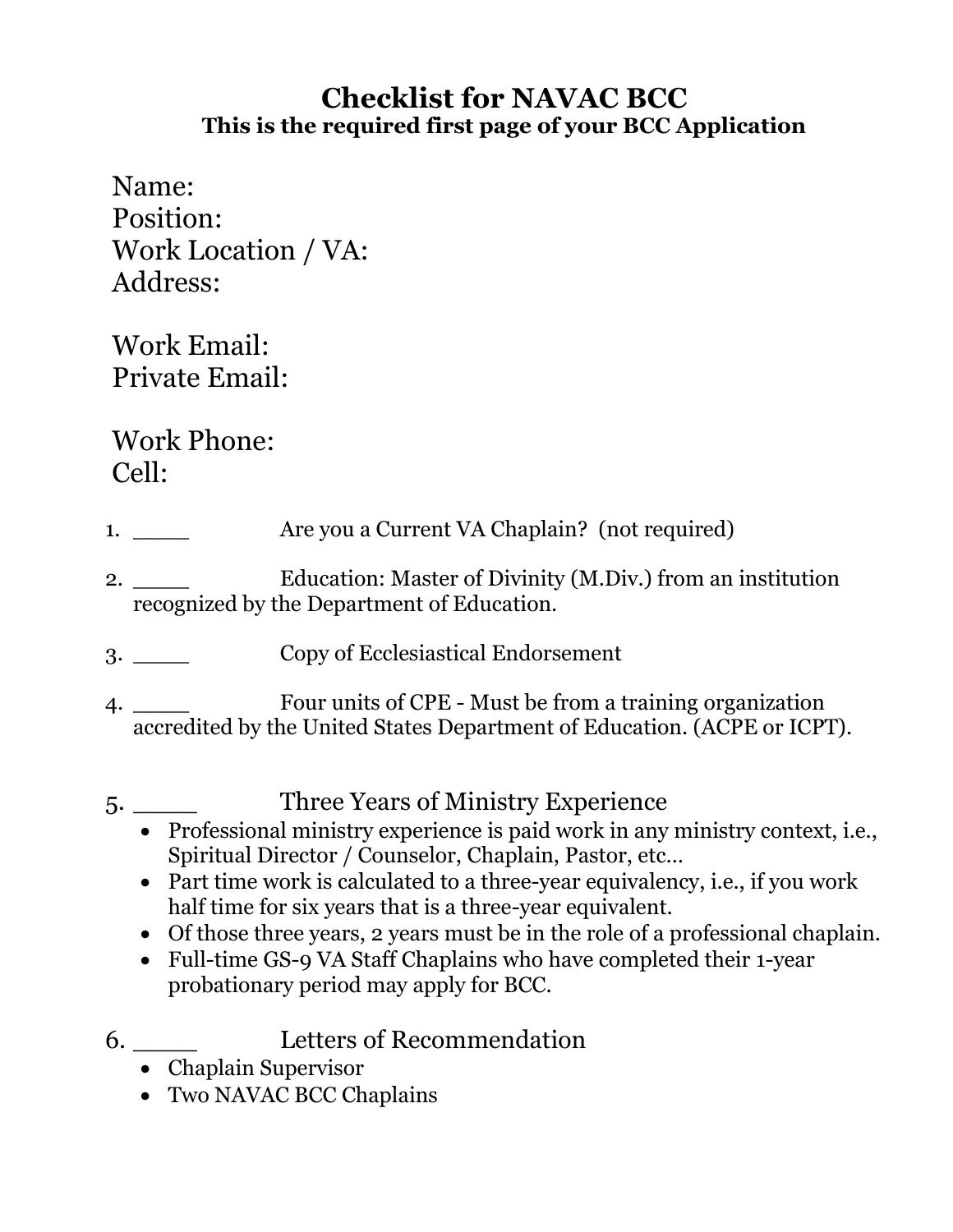| 7.  | <b>CPE Evaluations</b>                       |
|-----|----------------------------------------------|
| 8.  | Two verbatims (within the last three months) |
| 9.  | Current resume (3-5 pages)                   |
| 10. | Autobiography of Faith Journey (2 pages)     |
| 11. | Demonstration of BCC Competencies:           |
|     | (Four Essays each to be 4 to 6 pages)        |

This requirement will present to the BCC review board the philosophy and practice of your ministry as a chaplain. It is important that you show your understanding and integration of each of these competency sections in the way that you conduct spiritual care to patients. Your BCC review board will be looking for a sense of balance between your theory of ministry and the way you work with patients at your facility.

All competencies must be demonstrated individually in four essays each covering a competency section (ITP, PIC, PPS, OL). All competencies except PIC8 and PIC9, must be addressed in one of the four competency essays. Page length for all sections must be no less than four (4) and no more than six (6) pages in length. Each essay must be double-spaced, twelve-point (12-point) font, and oneinch (1-inch) margins. Essays are to be written at a graduate level. It is recommended that the applicant is explicit about which competency they are addressing throughout the essays.

12. Nour completed BCC application has been reviewed by your Chaplain Supervisor, and letter of endorsement and recommendation is attached.

## **OTHER IMPORTANT INFORMATION**

Please do not submit any original documents. Send only on Single-Sided, 8 ½ x 11 size paper. Please do not staple or place in a binder.

Include \$100 BCC Application fee, plus \$30 PCM membership if not a current NAVAC member